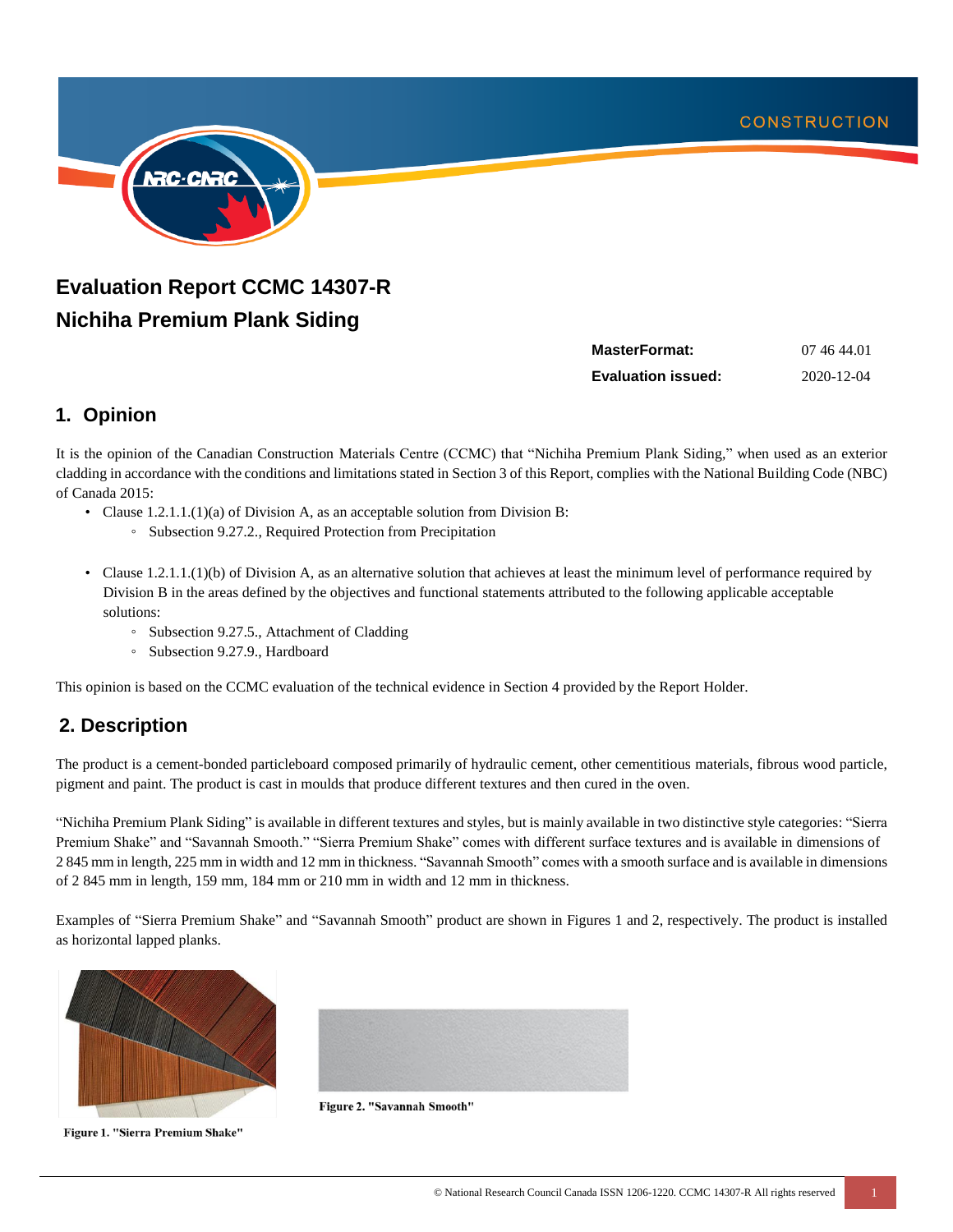# **3. Conditions and Limitations**

The CCMC compliance opinion in Section 1 is bound by "Nichiha Premium Plank Siding" being used in accordance with the conditions and limitations set out below.

## **3.1 General**

- The product is limited to use as exterior cladding for buildings falling within the scope of Part 9, Housing and Small Buildings, of Division B of the NBC 2015.
- The product is limited for use in new construction with lightweight wood framing as shown in Table 4.1.2.1.
- The product shall be installed horizontally.
- The performance levels shown in Table 4.1.2.1 represent installations limited to non-post-disaster buildings which have a maximum building height of 12 m, 20 m or 40 m, depending on the geographical area and the respective hourly wind pressures (HWP). The performance levels in Table 4.1.2.1 for building heights of 20 m or 40 m are shown for information purposes only for use in the engineering designs by a professional engineer.
- Buildings up to three storeys high (12 m) fall under the scope of Part 9 of Division B of the NBC 2015.
- Buildings higher than 12 m fall under the scope of Part 4, Structural Design, of Division B of the NBC 2015. In accordance with the NBC 2015, the engineering design shall be prepared by a professional engineer who is licensed to practice in Canada and has expertise in a relevant area.
- A clearance of not less than 200 mm shall be provided between finished ground and the product.
- At least one layer of wall sheathing membrane that conforms to Article 9.27.3.2., Sheathing Membrane Material Standard, of Division B of the NBC 2015, shall be applied beneath the cladding products.
- Where no sheathing is used, at least two layers of sheathing membrane shall be applied beneath the cladding product in accordance with Article 9.27.3.5., Sheathing Membrane in lieu of Sheathing, of Division B of the NBC 2015.
- If sheathing is required as part of the structure of the wood-frame construction (e.g. braced walls), a proper second plane of protection shall be provided in accordance with Subsection 9.27.3., Second Plane of Protection, of Division B of the NBC 2015.
- Installation of the product shall meet the requirements of Article 9.27.3.7., Flashing Materials, Article 9.27.3.8., Flashing Installation, and Subsection 9.27.5., Attachment of Cladding, of Division B of the NBC 2015.
- Cladding attachments shall conform to Sentence 9.27.5.1.(1), Attachment (of Cladding), and Article 9.27.5.5., Fastener Materials, and Article 9.27.5.7., Penetration of Fasteners, of Division B of the NBC 2015.
- The product shall be installed over wood strapping to create a drained and vented air space not less than 10 mm deep behind the cladding.
- The requirements of Article 9.10.16.1., Required Fire Blocks in Concealed Spaces, of Division B of the NBC 2015, shall be met.
- Fire blocks shall be installed in accordance with the requirements of Article 9.10.16.2., Required Fire Blocks in Wall Assemblies, of Division B of the NBC 2015.
- The attachment of the cladding shall conform to Table 4.1.2.1 of this Report.
- The products shall be installed in accordance with the manufacturer's current installation instructions:
	- "Installation Guide "Savannah Smooth & Sierra Premium Shake" December 2020
- If there is any discrepancy between the Conditions and Limitation of this Evaluation Report and the proponent's installation instruction, the Conditions and Limitations of the Report supersede.
- The installation of "Sierra Premium Shake" and "Savannah Smooth" is limited to geographical areas depending on 1-in-50 year hourly wind pressure (HWP). Refer to Table 4.1.2.2. for the maximum HWP for each test assembly.
- If the fastening schedules in the manufacturer's installation instructions differ from those tested and reported in Table 4.1.2.1 of this Report, the ones in Table 4.1.2.1 supersede.
- The product shall be applied in geographical areas where the spectral response acceleration  $S_a(0.2)$  is 1.2 or less and the building is on a Class C site or better, as defined in Article 4.1.8.4., Site Properties, of Division B of the NBC 2015. For the geographical areas where the spectral response acceleration  $S<sub>a</sub>(0.2)$  is greater than 1.2, the pre-engineered designs have been developed. Please refer to Section 4.2 for more details.
- In the event of any damage resulting from impact, the cladding units shall be replaced immediately.
- To obtain acceptable performance, a high level of quality control at all stages of the exterior wall construction is imperative.
- This Evaluation Report is applicable only to products identified with "CCMC 14307-R."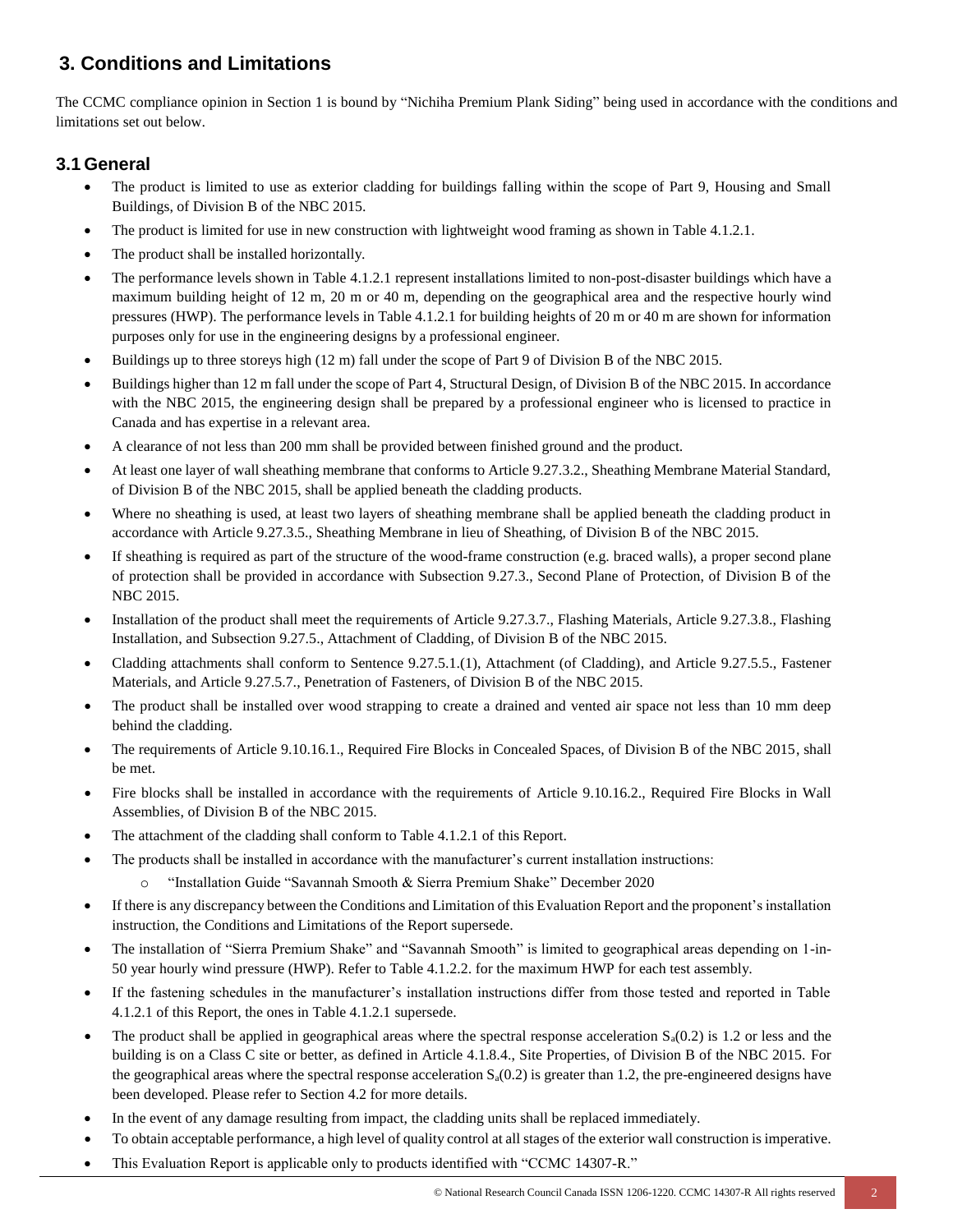# **4. Technical Evidence**

The Report Holder has submitted technical documentation for the CCMC evaluation. Testing was conducted at laboratories recognized by CCMC. The corresponding technical evidence for this product is summarized below.

### **4.1 Requirements**

### **4.1.1 Material Requirements**

|  |  |  | Table 4.1.1.1 Results of Testing the Prescriptive Requirements of "Sierra Premium Shake" |  |  |
|--|--|--|------------------------------------------------------------------------------------------|--|--|
|  |  |  |                                                                                          |  |  |

| <b>Property</b>                         |                                      | Unit                      | Requirement                                               | <b>Result</b> |
|-----------------------------------------|--------------------------------------|---------------------------|-----------------------------------------------------------|---------------|
|                                         | length                               | mm                        | $\leq \pm 3$                                              | Pass          |
|                                         | width                                | mm                        | $\leq \pm 3$                                              | Pass          |
| Dimensional tolerances thickness        |                                      | mm                        | $\leq 1.6$                                                | Pass          |
|                                         | squareness                           | mm/m                      | $\leq \pm 1.3$                                            | Pass          |
|                                         | edge straightness                    | mm/m                      | $\leq \pm 1.3$                                            | Pass          |
| <b>Density</b>                          |                                      | kg/m <sup>3</sup>         | Report value                                              | 1 2 5 6       |
| <b>Water absorption</b>                 |                                      | $\%$                      | $\leq 40$                                                 | 14            |
| <b>Flexural strength</b>                | equilibrium<br>conditioning $^{(1)}$ | MPa                       | > 7.0                                                     | 12            |
|                                         | wet conditioning $^{(2)}$            | MPa                       | > 7.0                                                     | 9             |
| Dimensional change in<br>length         | 30% RH to 90%<br>RH                  | $\%$                      | < 0.20                                                    | 0.16          |
|                                         | 48 h immersion in<br>water           | $\%$                      | < 0.20                                                    | 0.17          |
| Water vapour                            | desiccant method                     | ng/(Pa·s·m <sup>2</sup> ) | Report value                                              | 19            |
| permeance                               | water method                         | ng/(Pa·s·m <sup>2</sup> ) | Report value                                              | 135           |
| Watertightness                          |                                      | $\overline{\phantom{0}}$  | No drops of water                                         | Pass          |
| Warm water<br>$resistance^{(3)}$        | loss in flexural<br>strength $(4)$   | $\%$                      | $\leq 15$                                                 | 10            |
|                                         | deleterious effects                  | $\overline{\phantom{0}}$  | No visible deterioration                                  | Pass          |
| <b>Freeze-thaw resistance</b>           | loss in mass                         | $\%$                      | $\leq$ 3                                                  | $\mathbf{0}$  |
| $(unidirectional)^{(5)}$                | deleterious effects                  | $\overline{\phantom{0}}$  | No visible deterioration                                  | None          |
| <b>Fastener Pull-Through Resistance</b> |                                      | $\mathbf N$               | > 336<br>$(28\times Z,$ where Z is the thickness = 12 mm) | 1664          |

#### **Notes to Table 4.1.1.1:**

- (1) The specimens were conditioned at  $23\pm2\degree$ C and  $50\pm5\%$  RH for 4 days.
- (2) The specimens were immersed in water at 23±4°C for 48 hours.
- (3) The specimens were immersed in water at  $60\pm2\degree C$  for  $56\pm2$  days.
- (4) The flexural strength was conducted in machine direction.
- (5) The specimens were exposed to 12 freeze-thaw cycles between  $20^{\circ}$ C and  $-20^{\circ}$ C and another 12 freeze-thaw cycles between  $20^{\circ}$ C and –5°C.
- (6) The specimens were exposed to 50 freeze-thaw cycles between 20°C and –20°C.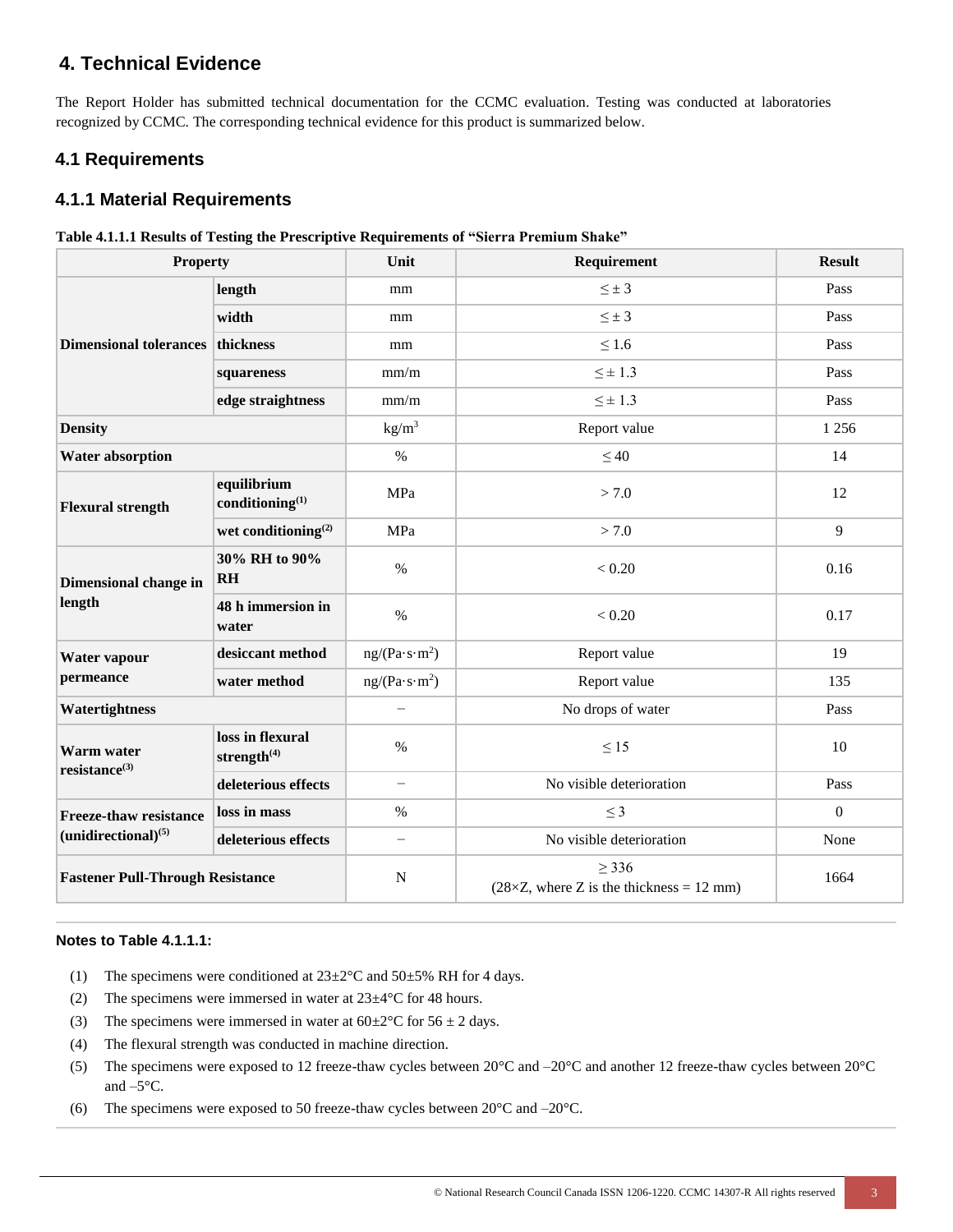### **4.1.2 Performance Requirements**

| <b>Assembly</b><br>ID <sup>(1)</sup> | Product                                         | Product<br>Dimension.<br>mm                                                                                                            | <b>Product</b><br><b>Installation</b><br><b>Orientation</b><br>/ Joint<br><b>Alignment</b> | Frame.<br>mm                       | <b>Sheathing</b>                                                          | <b>Stud</b><br>Spacing,<br>on<br>centre,<br>mm | <b>Fastener</b><br>Spacing,<br>mm | <b>Fasteners / Fastened</b><br><b>Substrate</b>                         | <b>Maximum</b><br><b>Building</b><br>Height $(2)$ ,<br>m | <b>Hourly</b><br>Wind<br>Pressure,<br>$Q_{50}$ , kPa |                    |    |                 |  |           |      |                     |  |  |
|--------------------------------------|-------------------------------------------------|----------------------------------------------------------------------------------------------------------------------------------------|--------------------------------------------------------------------------------------------|------------------------------------|---------------------------------------------------------------------------|------------------------------------------------|-----------------------------------|-------------------------------------------------------------------------|----------------------------------------------------------|------------------------------------------------------|--------------------|----|-----------------|--|-----------|------|---------------------|--|--|
|                                      | Sierra                                          | 225                                                                                                                                    | Horizontal                                                                                 | $38 \times 89$                     | 11.1-mm oriented                                                          |                                                |                                   | 6d (Shank diameter                                                      | 12                                                       | $Q_{50}$ < 1.00                                      |                    |    |                 |  |           |      |                     |  |  |
| $\mathbf{1}$                         | Premium<br>Shake                                | $\times$ 2845<br>$\times$ 12                                                                                                           | / staggered                                                                                | $S-P-F$<br>No. 2                   | strandboard $(OSB) + 10$<br>mm plywood strapping                          | 406                                            | 406                               | $0.099$ in.)<br>2.5 in. blind nail                                      | 20                                                       | $Q_{50}$ < 1.00                                      |                    |    |                 |  |           |      |                     |  |  |
|                                      |                                                 |                                                                                                                                        | at 406 mm                                                                                  | wood                               | at $406$ mm                                                               |                                                |                                   | $/$ on stud                                                             | 40                                                       | $Q_{50}$ < 0.45                                      |                    |    |                 |  |           |      |                     |  |  |
|                                      | Sierra                                          | 225                                                                                                                                    | Horizontal                                                                                 | $38 \times 89$                     | $11.1$ -mm $OSB$                                                          |                                                |                                   | #8 (Shank diameter                                                      | 12                                                       | $Q_{50} < 1.00$                                      |                    |    |                 |  |           |      |                     |  |  |
| $\mathbf{2}$                         | Premium                                         | $\times$ 2845<br>$+10$ mm plywood<br>406<br>/ staggered<br>No. 2<br>$\times$ 12<br>at $406$ mm<br>strapping at 406 mm<br>Shake<br>wood |                                                                                            | $S-P-F$                            |                                                                           |                                                | 406                               | $0.162$ in.)<br>$\times$ 2 in. blind nail                               | 20                                                       | $Q_{50} < 1.00$                                      |                    |    |                 |  |           |      |                     |  |  |
|                                      |                                                 |                                                                                                                                        |                                                                                            | $/$ on stud                        | 40                                                                        | $Q_{50}$ < 0.45                                |                                   |                                                                         |                                                          |                                                      |                    |    |                 |  |           |      |                     |  |  |
|                                      | Sierra<br>225<br>3<br>$\times$ 2 845<br>Premium |                                                                                                                                        | Horizontal                                                                                 | $38 \times 89$                     | $11.1$ -mm $OSB$                                                          |                                                |                                   | 6d (Shank diameter                                                      | 12                                                       | $Q_{50} < 1.00$                                      |                    |    |                 |  |           |      |                     |  |  |
| Shake                                |                                                 | / staggered                                                                                                                            | $S-P-F$<br>No. 2                                                                           | $+10$ mm plywood                   | 406                                                                       | 203                                            | $0.099$ in.)<br>2 in. blind nail  | 20                                                                      | $Q_{50} < 1.00$                                          |                                                      |                    |    |                 |  |           |      |                     |  |  |
|                                      |                                                 | $\times$ 12                                                                                                                            | at 406 mm                                                                                  | wood                               | strapping at 203 mm                                                       |                                                |                                   | $\frac{1}{2}$ on stud & sheathing                                       | 40                                                       | $Q_{50}$ < 0.45                                      |                    |    |                 |  |           |      |                     |  |  |
|                                      | Sierra                                          | 225<br>$\times$ 2845<br>Premium<br>$\times$ 12<br>Shake                                                                                |                                                                                            |                                    |                                                                           |                                                | $38 \times 89$                    | $11.1$ -mm $OSB$                                                        |                                                          |                                                      | 6d (Shank diameter | 12 | $Q_{50} < 1.00$ |  |           |      |                     |  |  |
| $\overline{\mathbf{4}}$              |                                                 |                                                                                                                                        | Horizontal<br>/ staggered<br>at 406 mm                                                     | $S-P-F$<br>No. 2<br>wood           | $+12.7$ -mm exterior<br>gypsum<br>$+10$ mm plywood<br>strapping at 203 mm | 406                                            | 203                               | $0.099$ in.)<br>2.5 in. blind nail<br>$\frac{1}{2}$ on stud & sheathing | 20                                                       | $Q_{50} < 1.00$                                      |                    |    |                 |  |           |      |                     |  |  |
|                                      |                                                 |                                                                                                                                        |                                                                                            |                                    |                                                                           |                                                |                                   |                                                                         | 40                                                       | $Q_{50}$ < 0.45                                      |                    |    |                 |  |           |      |                     |  |  |
|                                      | Sierra                                          | 225<br>$\times$ 2 845<br>$\times$ 12                                                                                                   | Horizontal<br>/ staggered                                                                  | $38 \times 89$<br>$S-P-F$<br>No. 2 | $11.1$ -mm $OSB$<br>$+10$ mm plywood                                      | 406                                            |                                   | #8 (Shank diameter<br>$0.162$ in.)<br>$\times$ 1-5/8 in. blind nail     | 12                                                       | $Q_{50}$ < 1.00                                      |                    |    |                 |  |           |      |                     |  |  |
| 5                                    | Premium<br>Shake                                |                                                                                                                                        |                                                                                            |                                    |                                                                           |                                                | 203                               |                                                                         | 20                                                       | $Q_{50} < 1.00$                                      |                    |    |                 |  |           |      |                     |  |  |
|                                      |                                                 |                                                                                                                                        |                                                                                            |                                    |                                                                           |                                                |                                   |                                                                         |                                                          |                                                      |                    |    |                 |  | at 406 mm | wood | strapping at 203 mm |  |  |

**Table 4.1.2.1 Results of Testing the Wind Load Resistance of the Product for Non-post-disaster Buildings**

#### **Notes to Table 4.1.2.1:**

- (1) Some of the assemblies and fastening schedules listed in the table are not covered by the manufacturer's installation instructions.
- (2) Buildings up to three storeys high (12 m) fall under the scope of Part 9 of Division B of the NBC 2015. Buildings higher than 12 m fall under the scope of Part 4 of Division B of the NBC 2015. In accordance with the NBC 2015, the engineering design must be prepared by a professional engineer licensed to practice in Canada who has expertise in the relevant area.

| Assembly $ID^{(1)}$ | Wind Pressure at Deflection Measurements <sup>(2)</sup> , Pa | Deflection Measurements <sup>(3)</sup> , mm |                                  |  |  |
|---------------------|--------------------------------------------------------------|---------------------------------------------|----------------------------------|--|--|
|                     |                                                              | <b>Negative Pressure</b> <sup>(4)</sup>     | Positive Pressure <sup>(5)</sup> |  |  |
|                     | 2410                                                         | 28.84                                       | 40.80                            |  |  |
|                     | 2410                                                         | 32.12                                       | 36.20                            |  |  |
| 3                   | 2410                                                         | 24.66                                       | 27.80                            |  |  |
|                     | 2410                                                         | 25.22                                       | 31.92                            |  |  |
|                     | 2410                                                         | 33.18                                       | 39.48                            |  |  |

#### **Notes to Table 4.1.2.2:**

- (1) Assembly ID corresponds to the one in Table 4.1.2.1.
- (2) Deflection measurement was taken at the gust wind pressure.
- (3) Maximum deflection values among 12 sensor locations
- (4) "Negative Pressure" denotes the positive wind load.
- (5) "Positive Pressure" denotes the negative wind load.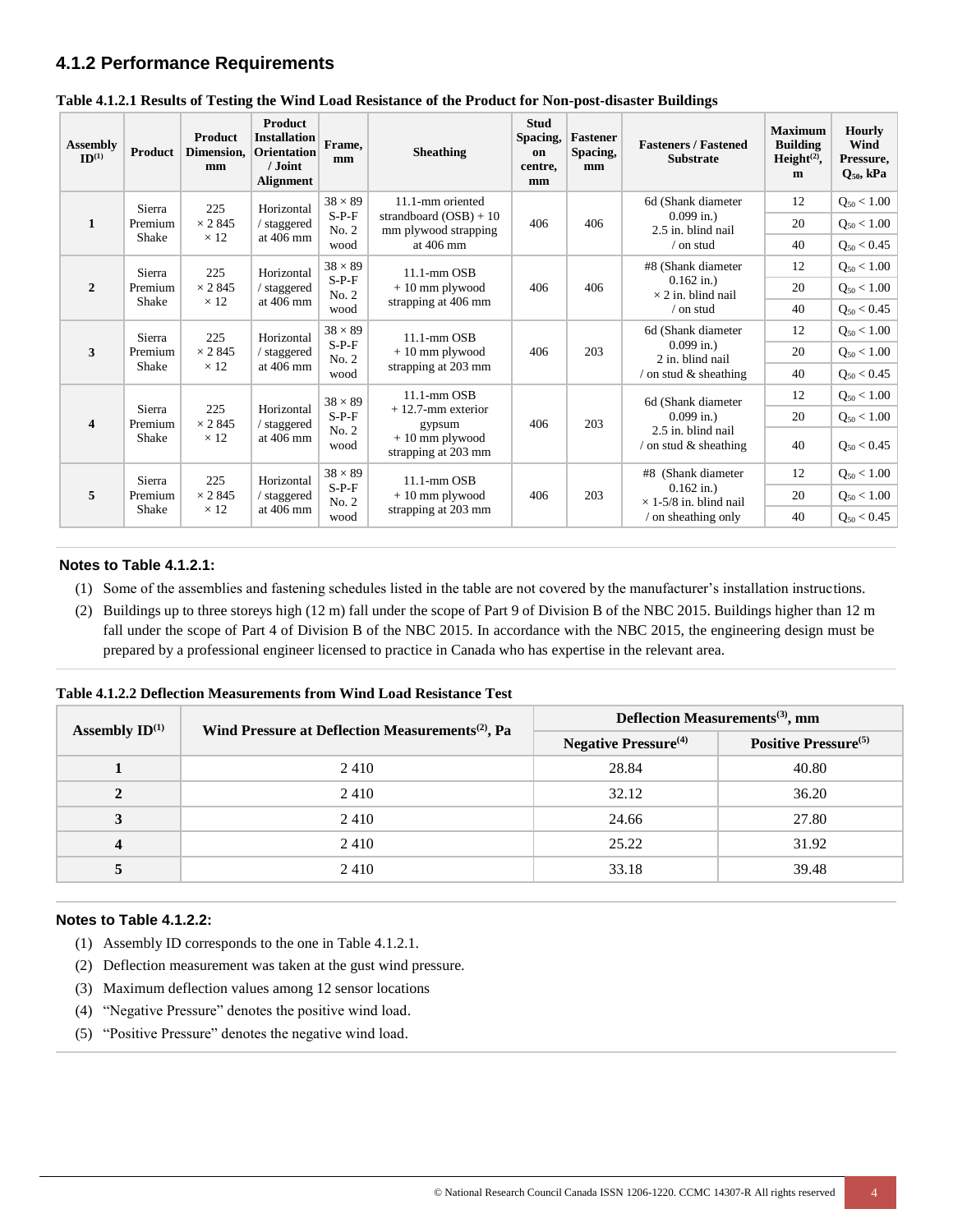#### **Table 4.1.2.3 Results of Testing the Impact Resistance of the Product**

| <b>Impact Body</b>                        |            |                            | <b>Requirements</b> | <b>Results</b>          |  |  |
|-------------------------------------------|------------|----------------------------|---------------------|-------------------------|--|--|
|                                           |            | <b>Dynamic Mass,</b><br>kg | Energy,<br>N·m      | Assembly $\#4^{(1)(2)}$ |  |  |
| Safety impact                             | large soft | 50                         | 100                 | Pass                    |  |  |
|                                           | hard       |                            | 10                  | $Pass^{(3)}$            |  |  |
| <b>Retention of</b><br>performance impact | large soft | 50                         | 34                  | Pass                    |  |  |
|                                           | small soft | 3                          | 60                  | Pass <sup>(4)</sup>     |  |  |
|                                           | hard       |                            | 10                  | Pass <sup>(4)</sup>     |  |  |

#### **Notes to Table 4.1.2.3:**

- (1) Assembly ID corresponds to the one in Table 4.1.2.1.
- (2) Assembly #4 was tested to demonstrate the impact resistance of the products in a typical installation.
- (3) Some cracks were observed; however, the specimens retained safety characteristics.
- (4) Some cracks were observed; however, the specimens retained their functional characteristics and overall appearance. In the event of any damage resulting from the impact, the cladding units must be replaced immediately.

#### **4.2 Additional Performance Data**

Data in this section does not form part of CCMC's opinion in Section 1.

#### **4.2.1 Pre-engineered Design Solutions**

The manufacturer has commissioned three (3) pre-engineered designs for a 3-storey multi-family buildings in a high seismic zone: La Malbaie, QC,  $S_4(0.2)=1.73$ , a high wind zone: Cowley, AB,  $q_{1/50} = 1.01$  kPa, and a high snow load: Whistler, B.C.,  $S_5 = 9.5$  kPa. The engineering analysis was conducted by BOCA Engineering CO. Report No. 0066-5, dated August 29, 2019. Contact the manufacturer to obtain these pre-engineered building designs.

### **Report Holder**

Nichiha USA, Inc. 6465 E Johns Crossing, Suite 250 Johns Creek, GA 30097 USA

**Telephone:** 770-805-9466 **Fax:** 770-805-9467 **Web site:** [www.nichiha.com](http://www.nichiha.com/)

# **Plant(s)**

Handa-shi, Aichi, Japan

### **Disclaimer**

*This evaluation is issued by the Canadian Construction Materials Centre (CCMC), a program of the Construction Research Centre at the National Research Council of Canada (NRC). The evaluation must be read in the context of the entire CCMC Registry of Product Evaluations and Certifications and the legislated applicable building code in effect.* 

*CCMC was established in 1988 on behalf of the applicable regulator (i.e., the Provinces and Territories) to ensure—through assessment—conformity of alternative and acceptable solutions to regional building codes as determined by the local authority having jurisdiction (AHJ) as part of the issuance of a building permit.* 

*It is the responsibility of the local AHJs, design professionals, and specifiers to confirm that the evaluation is current and has not been withdrawn or superseded by a later issue. Please refer to http://www.nrc-cnrc.gc.ca/ccmc or contact the Canadian Construction Materials Centre, Construction Research Centre, National Research Council of Canada, 1200 Montreal Road, Ottawa, Ontario, K1A 0R6. Telephone: 613-993-6189. Fax: 613-952-0268.*